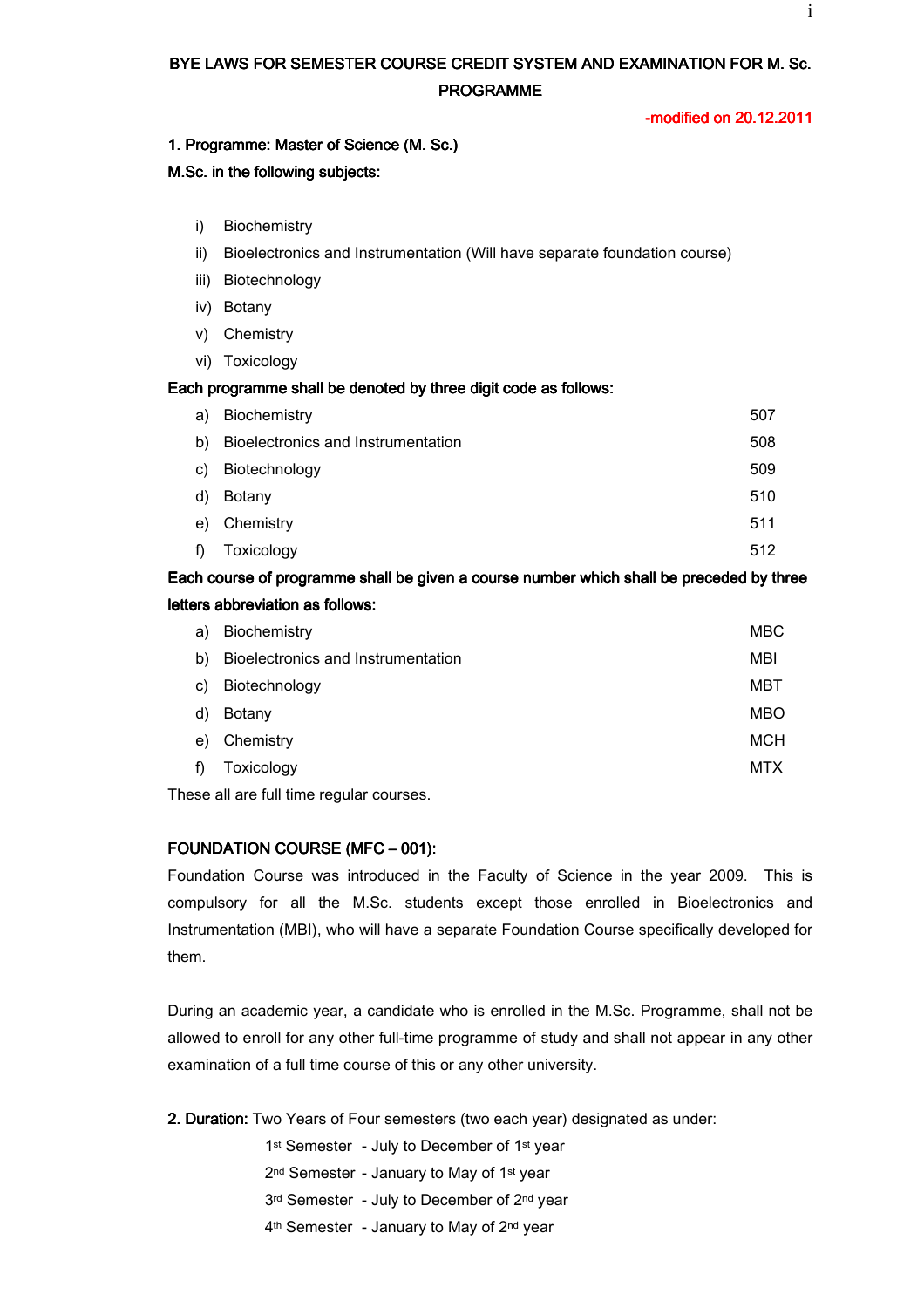Teaching days in each semester shall normally be 90 days. Medium of instruction and examinations: English

3. Eligibility of Admission: All candidates seeking admission to any of the above M.Sc. programmes must appear in the Entrance Test conducted by Jamia Hamdard. Also, the candidates should fulfill the following qualifications for admission to: :

M.Sc. Biochemistry: Must have passed B. Sc. from a recognized university under 10+2+3 system with Biochemistry or Chemistry as one of the subjects and secured at least 55% marks in the aggregate.

M.Sc. Bioelectronics and Instrumentation: Must have passed B.Sc. in Instrumentation/ Physics/ Electronics/ Biochemistry/ Biotechnology or allied disciplines such as B. Pharm. with at least 55% marks in aggregate.

M.Sc. Biotechnology: Must have passed B. Sc. from a recognized university under  $10+2+3$ system with Biological Sciences and secured at least 55% marks in the aggregate. The candidates having passed B.Sc. (Agriculture) or B.V. Sc. are also eligible.

**M.Sc. Botany** : Must have passed B. Sc. from a recognized university under  $10+2+3$ system with Botany/Plant Sciences as one of the subjects and secured at least 55% marks in the aggregate.

M.Sc. Chemistry: Must have passed B. Sc. or equivalent examination from a recognized university under 10+2+3 system with Chemistry as one of the subjects and secured at least 55% marks in the aggregate.

M.Sc. Toxicology: Must have passed B. Sc. from a university recognized by Jamia Hamdard under 10+2+3 system with any three of the following subjects: Botany, Zoology, Chemistry, Biochemistry, Biotechnology, Microbiology, Environmental Biology or a subject of Life Sciences and secured at least 55% marks in the aggregate. Candidates who have studied biology at 10+2 level and have B. Pharm./B.V.Sc./B.Sc.(Ag.) degree are also eligible to apply. The minimum required percentage will be 55% in aggregate.

### 4. Course Structure:

a) Foundation course shall be of 10 credits (200 marks) and 100 hours duration. The internal assessment (Sessional Tests) shall be of 50 marks, while the final examination shall be of 150 marks. There shall be three Sessional tests, 10 marks each. 10 marks will be allocated to attendance and 10 marks to assignment. The Foundation Course shall be divided into Essential and Desirable Sections and 60% questions shall be asked from the Essential Section, while 40% questions from the Desirable Section in the internal assessment and semester examinations. Each unit, on an average, would be allocated 2 marks each in each sessional.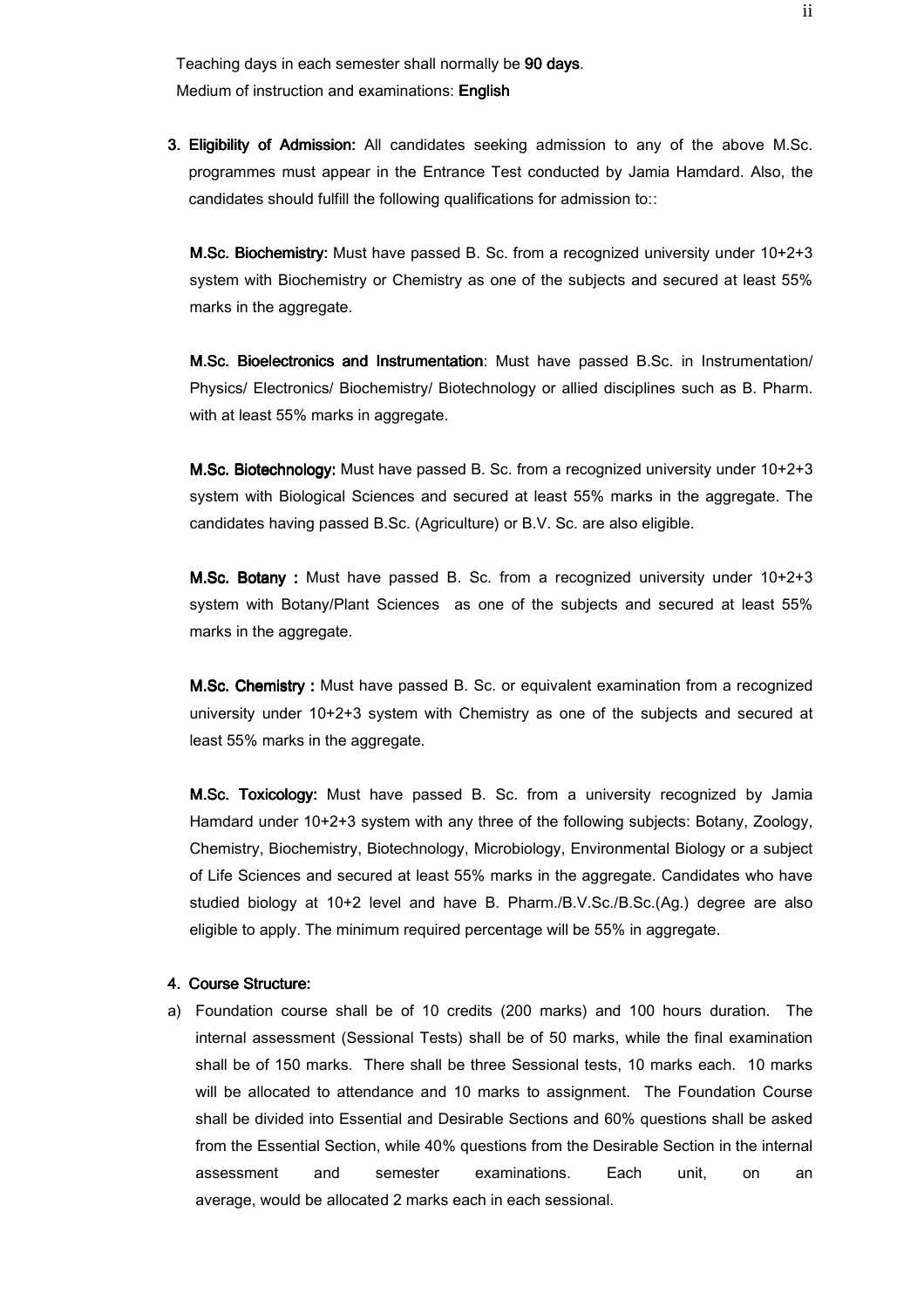- b) There shall be not less than two theory courses and one lab course in each semester. The detailed contents of the courses of studies shall be prescribed by respective Board of Studies and shall be reviewed regularly.
- c) There shall be not less than twenty credits or more than 25 credits of courses in each semester, except in 1<sup>st</sup> semester where Foundation course is of 10 credits, and therefore, the total number of credits may exceed accordingly. Each theory course should not be less than 3 credits or more than 4 credits. Each laboratory course shall not exceed 10 credits. Similarly, there could be seminars, assignments and projects. In such cases credits to theory and practical papers are to be adjusted accordingly.
- d) A project may be prescribed in the course structure in the  $4<sup>th</sup>$  semester as per the requirement of specific programme. The project work may involve experimental work and literature survey on a specified topic.
- e) For project work the topics shall be given in advance, however, the credits assigned for the project work shall be awarded at the end of  $4<sup>th</sup>$  semester. For project work, the Head of the Department shall call a meeting of all the teachers of the Department and assign appropriate number of students to each teacher to act as the supervisor for project work. The student in consultation with the supervisor shall select a topic for the project work and inform the Head of the Department.
- f) The contents of each theory course shall be divided into four units. Each unit shall preferably have equal teaching hours.
- g) At the end of  $2^{nd}$  and /or  $4^{th}$  semester(s), a department may arrange, if possible, summer training of students for 6-12 weeks in an industry/research organization/university. The Head of the Department in consultation with Industry/research organization/university shall appoint respective supervisors and co-supervisors for each student.
- h) Certain specialized courses such as M.Sc. in Bioelectronics and Instrumentation shall be exempted from Foundation Course as a specialized Foundation Course specifically developed for them and will be taught to students admitted in such courses. These courses, however, shall be governed by all other M.Sc. Bye-laws.
- i) The Botanical tour/educational tour shall be organized in the vacations. The final year students shall participate as per University rules and regulations.

# 5. Weightage:

Each course comprising M.Sc. programme will be allotted credits as per the following criteria:

a) Lectures/tutorials (L/T): A course that is allotted one lecture/tutorial hour per week per semester shall be assigned one credit, and so on.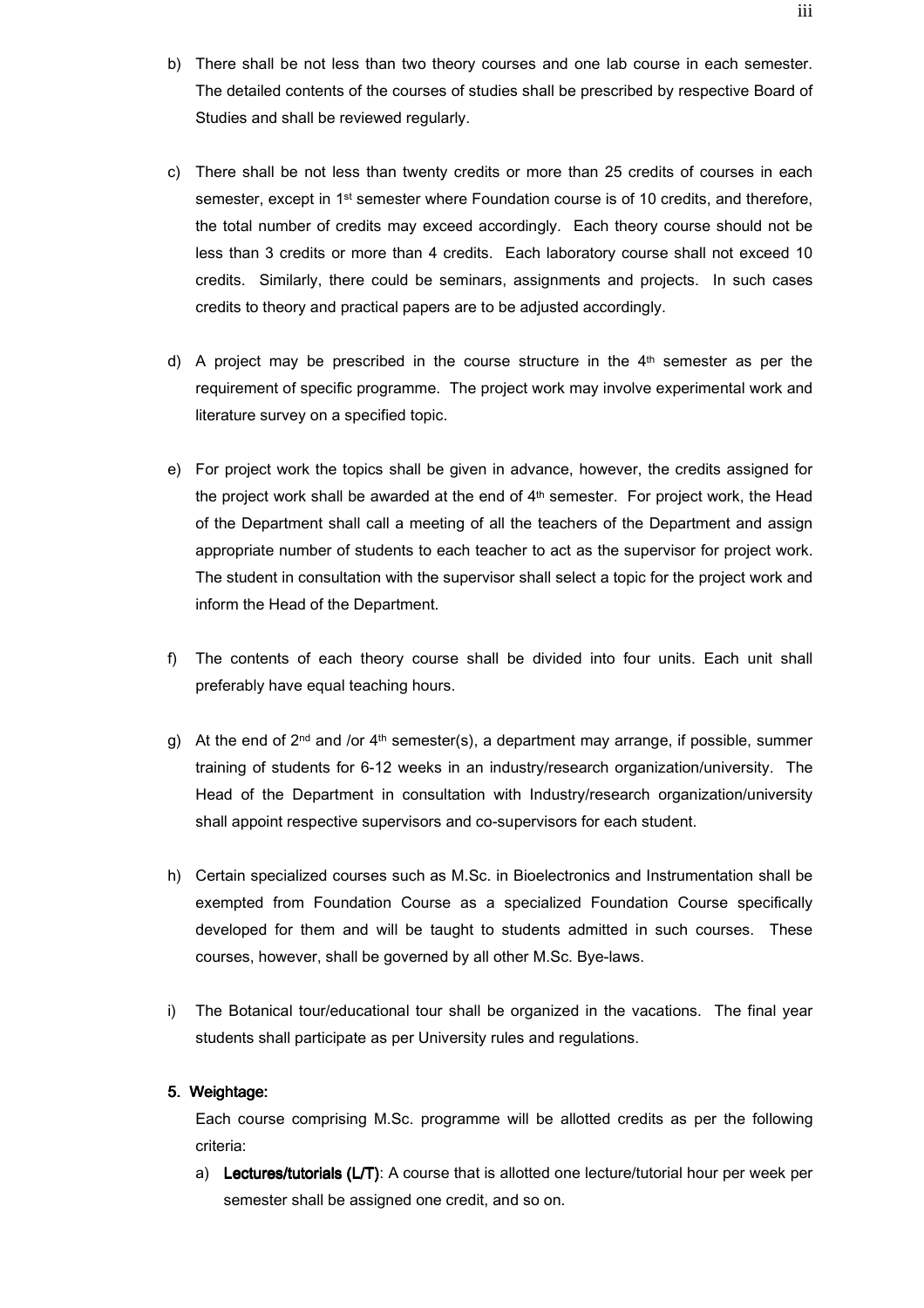b) Practicals/Project (P): Two lab hours per week per semester for lab course shall be assigned one credit.

### 6. Attendance

- a) All Students must attend every lecture and practical class. However, to account for unforeseen contingencies, the attendance requirement for appearing in the semester examinations shall be a minimum of 75% of the classes prescribed for each course.
- b) In order to maintain the attendance record of a particular course, a roll call will be taken by the teacher in every scheduled lecture and practical class. For the purpose of attendance, each practical class will count as one attendance unit, irrespective of the number of contact hours. Attendance on account of participation in the prescribed and notified activities such as NCC, NSS, Inter University sports, educational tours/field work, shall be granted provided the participation of the student is duly verified by the officer-incharge and is sent to the Head of the Department within two weeks of the function/activity, etc.
- c) The teacher shall consolidate the attendance record for the lectures and practicals at the end of each month and submit to the Head of the Department. At the end of the semester, the teacher shall consolidate the attendance record for the whole semester and submit it to the Head of the Department. The statement of attendance of students shall be displayed by the Head of the Department on the Notice Board. A copy of the same shall be preserved as record. Attendance record displayed on the Notice Board shall deem to be a proper Notification for the students and no individual notice shall be sent to any student.
- d) If a student is found to be continuously absent from the classes without any information for a period of 30 days, the concerned teacher shall report the matter to the Head of the Department who will report the matter to the Registrar for appropriate action that will include striking off the name of such student(s) from the rolls. Such a student may, however, apply for re-admission within 7 days from the date of issue of the notice of striking off the name of such student(s) from the rolls. The request for re-admission may be considered by the Dean of the Faculty. Such a student shall not be eligible for readmission after the prescribed period of 7 days. The re-admission shall be effected only after the payment of prescribed re-admission fee.
- e) A student with less than 75% attendance in a course in a semester shall be detained from appearing in the semester examination of that course. The Dean of the Faculty may consider application for condoning up to 5% of attendance on account of sickness, provided the medical certificate submitted by the students should be either from the HAHC Centenary/Majeedia Hospital or Medical Practitioner registered with MCI/other similar statutory bodies of Government of India. The Medical Certificate along with Fitness Certificate should be submitted to the Head of the Department within one week after rejoining the Department and Head of the Department should then send the Certificates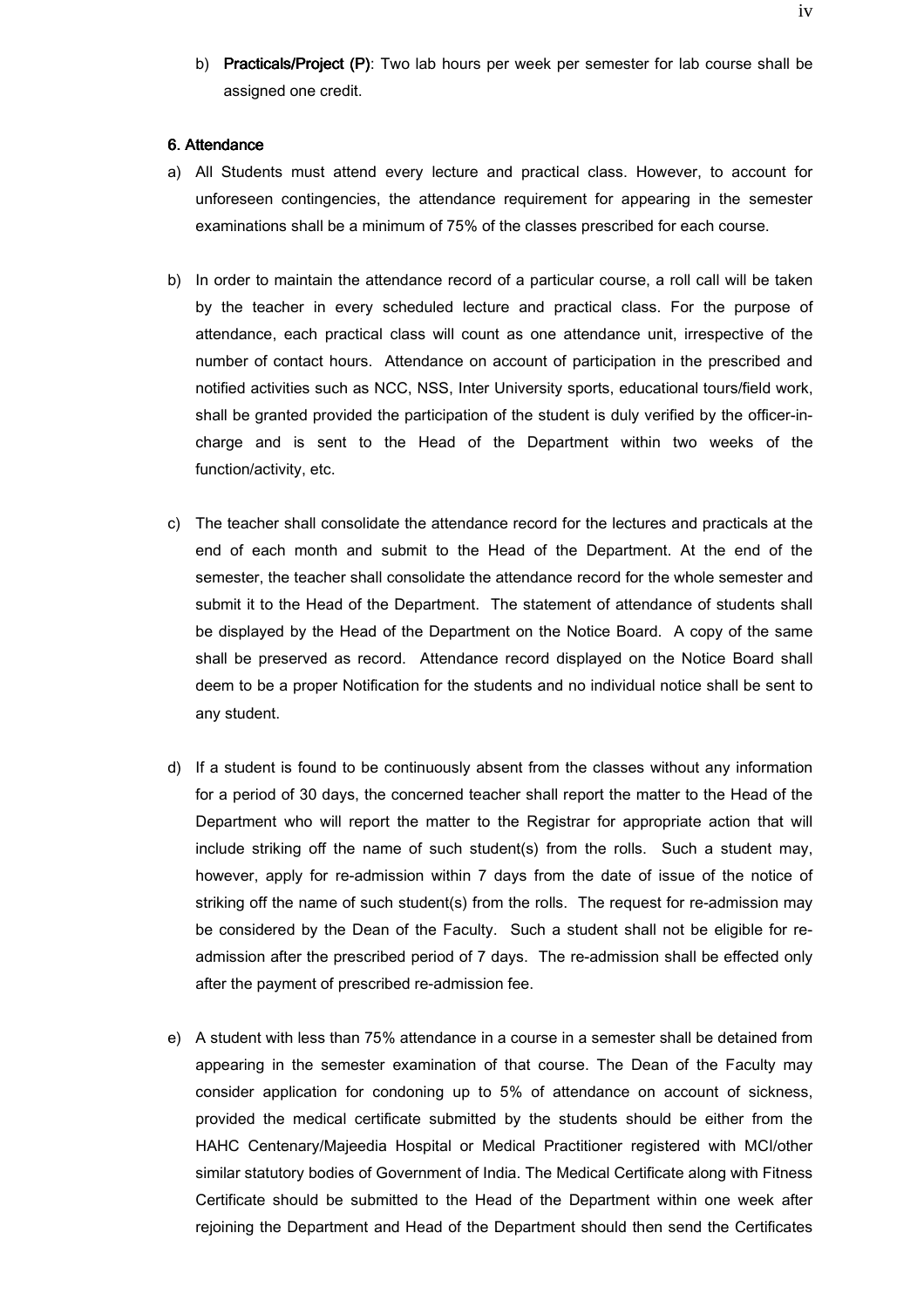immediately to the Office of the Dean after scrutinizing their genuineness along with all related documents. In extra-ordinary conditions, however, only Vice-Chancellor shall condone the attendance beyond 5% condoned by the Dean.

f) A student detained on account of shortage of attendance in any semester shall be readmitted to the same class in the subsequent academic year on payment of prescribed fees applicable in that year to complete the attendance requirement of that course.

## 7. Internal Assessment:

The Internal Assessment marks will constitute 25% of the total marks allotted to a course. For awarding Internal Assessment marks, there shall be three Sessional tests of 5 marks each for each course in a semester. First sessional test will be held in the beginning of the session,  $2^{nd}$  after two months of the session, and the  $3^{rd}$  sessional test 15 days before the commencement of the final semester examination. 5 marks will be allotted for assignment, while 5 marks will be allotted to the attendance in the respective courses in the following manner:

| 100% attendance                            | 05 Marks |
|--------------------------------------------|----------|
| 75 - 99.9% attendance                      | 04 Marks |
| $60 - 74.9%$ attendance                    | 03 Marks |
| below 60% attendance but not less than 50% | 02 Marks |

For the evaluation of lab work, laboratory notebook, practical test/viva voce shall be taken into account. The marks shall be awarded by the respective teachers conducting the practical course.

For Foundation course, there shall be three Sessional tests, 10 marks each. In each sessional, 60% questions shall be asked from the Essential Section, while 40% questions from the Desirable Section. Each unit, shall be allocated 2 marks each in each sessional. These sessional tests will be taken in the manner as described for internal assessment of other courses. 10 marks will be allotted for assignment, while 10 marks for the attendance in the following manner:

| 100% attendance                            | 10 Marks |
|--------------------------------------------|----------|
| 75 - 99.9% attendance                      | 08 Marks |
| $60 - 74.9\%$ attendance                   | 06 Marks |
| below 60% attendance but not less than 50% | 04 Marks |

For Foundation Course, the questions for sessional exam should be sent by the teachers, who are involved in teaching Foundation Course to the Dean, Faculty of Science through respective Head of the Departments one week prior to the commencement of the test.

# 8. Semester Examination:

a) Semester examination shall be held at the end of each semester as per schedule given in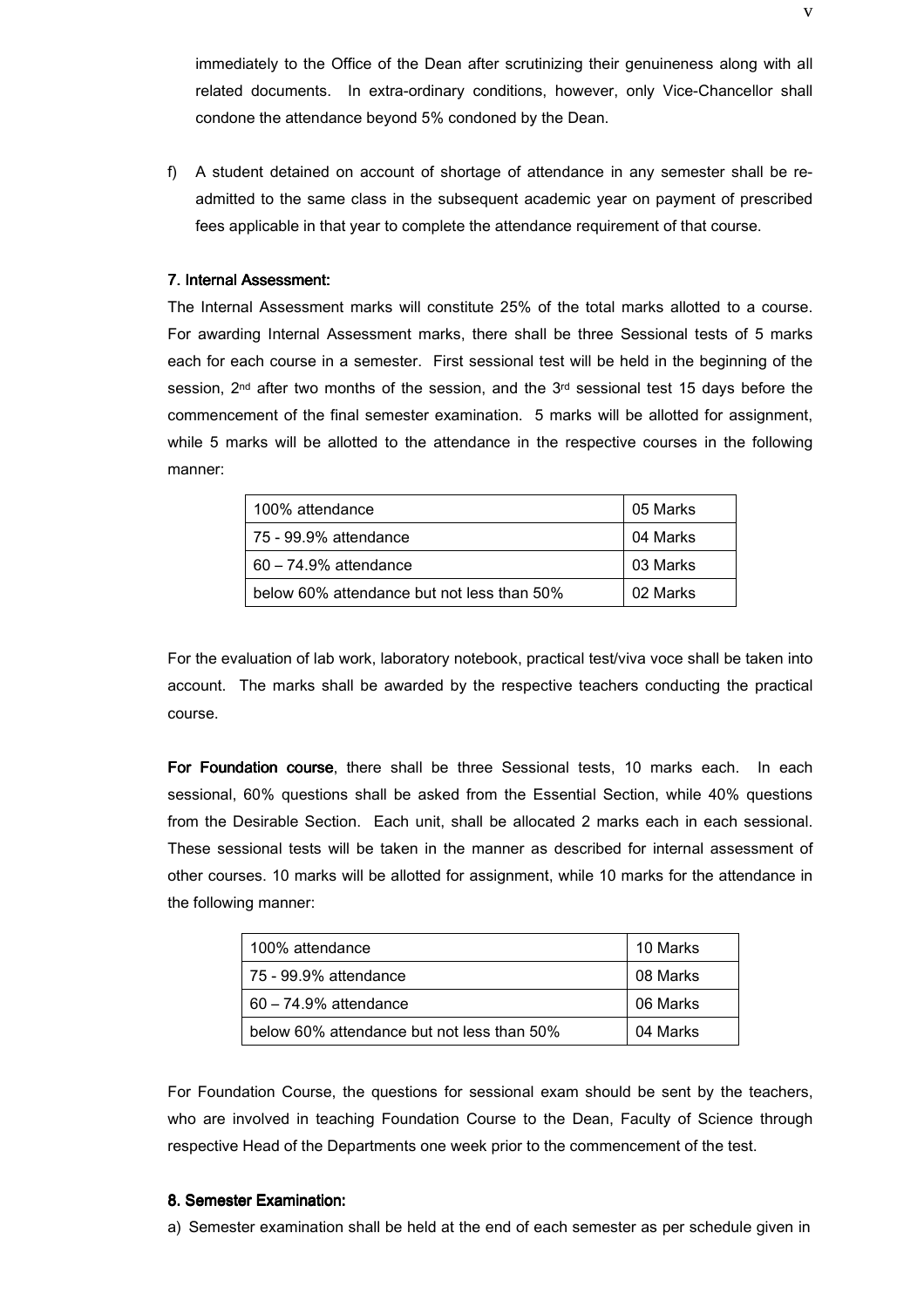the Academic Calendar of the Faculty.

- b) Up to maximum of seven days preparatory holidays may be given to the examinees before the start of the semester examinations.
- c) Each theory/practical/project/summer training having 3 to 5 credits shall be of 100 marks out of which 75% marks shall be for semester examination and 25% marks for internal assessment. Any theory/practical/project/summer training having more than 3 to 5 credits shall be given weightage accordingly. Foundation course having 10 credits shall be of 200 marks; out of which 75% marks shall be for semester examination and 25% marks for internal assessment.
- d) The question paper for semester examinations shall be set either by the external examiner or an internal examiner. The Board of Studies of a department shall draw a panel of name of examiners, both internal and external, for approval by the Vice chancellor. If the external examiner is unable to send the question paper by the deadline set by the examination branch of the University, the Head of the Department after consultation with the examination branch shall get the paper set internally by a faculty. The papers set by the examiners can be moderated in consultation with the teacher who taught that course. Teachers appointed on contractual basis with appointment of less than one academic session, and temporary as well as ad-hoc teachers may not ordinarily be appointed as examiners. All such teachers, however, will be expected to assist in the practical examination.
- e) The question paper shall have five questions. There shall be one question from each of the 4 units of the course and one question shall contain objective type/short answer questions covering all the units of the course. The candidate shall have to answer all the five questions. There shall, however, be internal choice within a unit. The choice shall be given by setting alternative questions from the same unit. The question paper should be such that it covers all the topics of that course. For Foundation Course, the questions from different units shall be set by respective Head of the Departments. The question paper shall have questions of 75% marks from desirable sections of each unit, while questions of 25% mark from optional sections.
- f) The duration of the semester examination of a theory course shall be three hours. Practical exams of a lab course shall be of at least four hours duration. The practical examination shall be conducted by an external and an internal examiner and assisted by other teachers.
- g) For projects, each student shall submit three typed bound copies of his/her project work to the supervisor(s) by the end of the  $4<sup>th</sup>$  semester. A student shall not be entitled to submit the project report unless he/she has pursued project work during 4<sup>th</sup> semester under the guidance of a duly appointed supervisor(s). The report shall embody the candidates own work and an up-to-date review of the subject area. The write-up shall detail a critical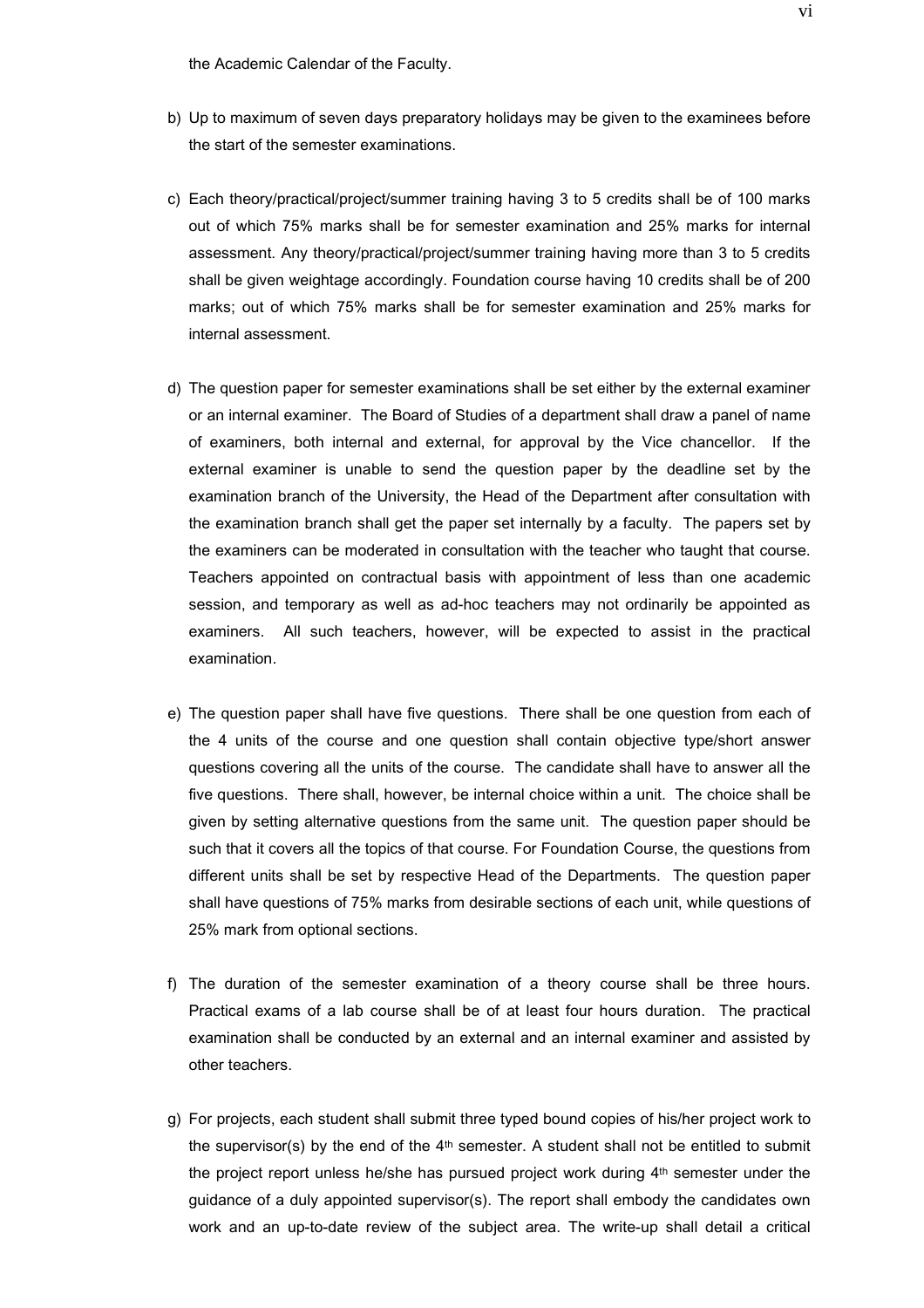assessment of the subject area and indicate in what respect the work appears to advance the knowledge of the subject concerned and future course of investigation required.

- h) The project report shall be examined by a Board of Examiners and the student shall have to appear for viva-voce. The Board of Examiners shall consist of the following:
	- An external examiner
	- Head of the Department
	- A senior teacher of the Department
	- Supervisor(s)

The Board shall examine the project report of all the students, conduct the viva-voce and award marks for the project and viva-voce. All other teachers of the department will also be invited by the Head of the Department to be present during the examination. In case a student fails to secure the minimum pass marks, he/she may be asked to appear in the viva-voce again, or he/she may be asked to revise the project report in the light of the suggestions of the examiners and resubmit. For this, he/she will have to enroll as an ex-student in the next session. A resubmitted project report will be examined as above and viva voce shall be conducted along with other students.

# 9. Classification of Result:

Following grading system with 10 point scale shall be followed to represent performance of students in the examination:

| %age marks | Grade | <b>Grade Point</b>           | Performance level    |
|------------|-------|------------------------------|----------------------|
|            |       |                              |                      |
| $\geq 80$  | $A^+$ | 10                           | Outstanding          |
| $75 - 80$  | A     | 9                            | Excellent            |
| $70 - 75$  | $B^+$ | 8                            | Very good            |
| $60 - 70$  | В     | 7                            | Good                 |
| $50 - 60$  | С     | 6                            | Average              |
| $45 - 50$  | D     | 5                            | <b>Below Average</b> |
| $40 - 45$  | Е     | 4                            | Marginal             |
| <40        | F     | $\mathbf 0$                  | Fail                 |
| Absent     |       | $\qquad \qquad \blacksquare$ | Incomplete           |

If a candidate does not write a paper, He/She will be awarded "I" grade. To pass the course, the student must obtain a minimum of 'E' grade

The minimum CGPA required for the award of degree shall be 5

# 10. Earned Credits (EC):

The credits for the courses in which a student has obtained E (minimum passing grade for a course) or a higher grade in the semester exam shall be counted as credits earned by him/her. Any course in which a student has obtained 'F' or 'I' grade shall not be counted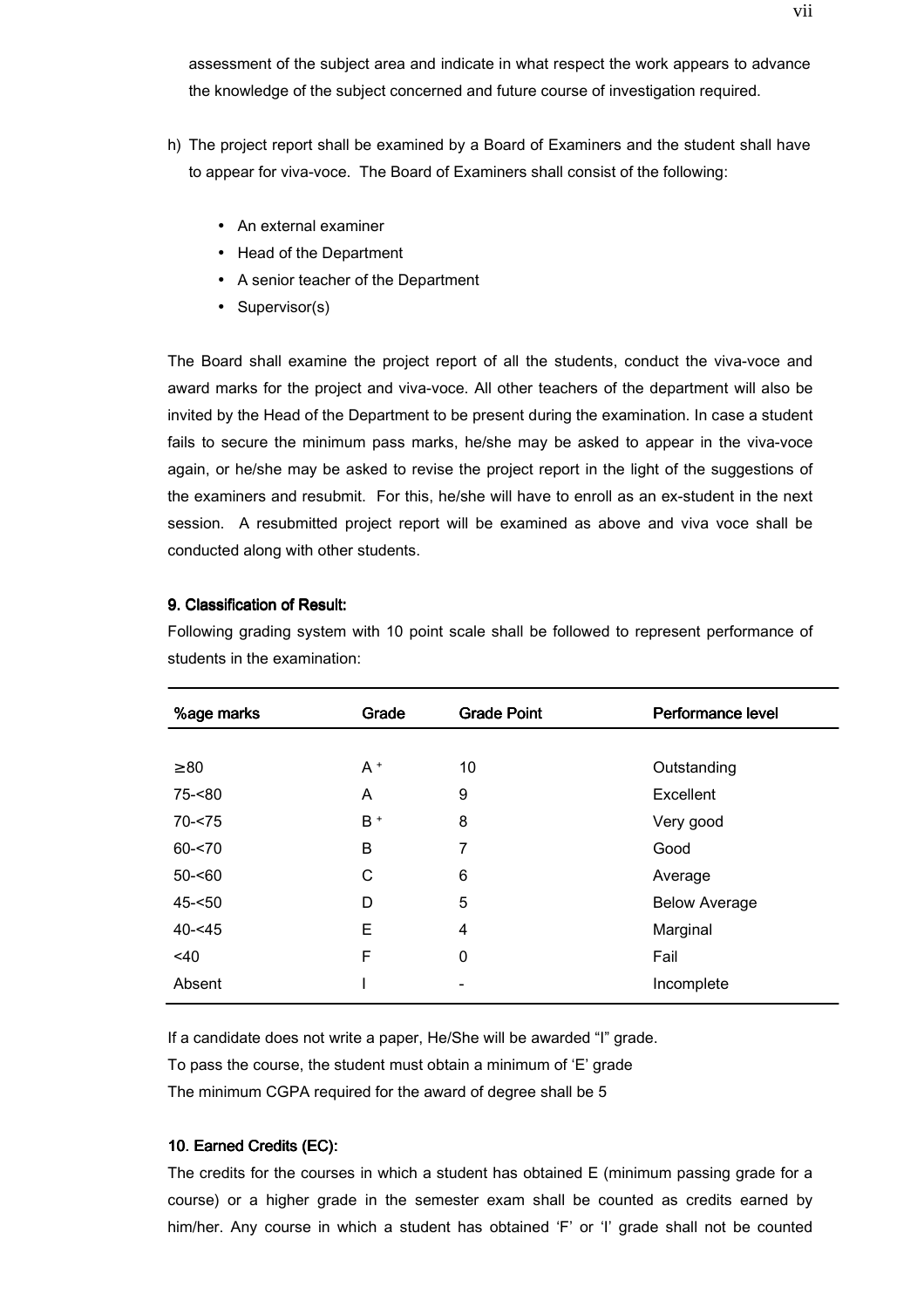towards his/her earned credits.

#### 11. Evaluation of Performance:

- a) SGPA (Semester Grade Point Average) shall be awarded on successful completion of each semester.
- b) CGPA (Cumulative Grade Point Average), which is the Grade Point Average for all the completed semesters at any point in time shall be awarded in each semester on successful completion of the current semester as well as all of the previous semester. In 1<sup>st</sup> semester, CGPA is not applicable.

### 12. Calculation of SGPA and CGPA of A Student in a Semester:

|          | $\Sigma$ (Earned Credits X Grade Point)       |
|----------|-----------------------------------------------|
| $SGPA =$ |                                               |
|          | $\Sigma$ (Total Course Credits in a Semester) |
|          |                                               |
|          |                                               |
|          | m                                             |
|          | $\Sigma$ (Earned Credits X grade point)       |
|          | $j = 1$                                       |
| $CGPA =$ |                                               |
|          | $\Sigma$ (Total Course Credit in a Semester)  |

Where m is the number of semesters passed.

### 13. Promotion:

- a) Promotion from 1<sup>st</sup> semester to 2<sup>nd</sup> semester and from 3<sup>rd</sup> semester to 4<sup>th</sup> semester shall be automatic.
- b) A student shall be promoted to the  $3<sup>rd</sup>$  semester of the programme, if he/she has passed in each theory and practical courses separately of 1<sup>st</sup> and 2<sup>nd</sup> semesters. Provided that a student may carry over a maximum of 8-9 credits (equivalent to two-three theory papers, which may be of 3 or 4 credits each of courses uncleared) to the  $3^{rd}$  semester. A candidate will be given a total number of 3 attempts, inclusive of the first attempt, to clear the papers in which he/she fails. For such students, promotion to the next higher class will be considered subject to rules relating to passing the 1<sup>st</sup> and 2<sup>nd</sup> semester examinations within two academic years. Award of degree shall be subject to successfully completing all the requirements of the programme of study within four years from admission. In no case the award of degree shall be allowed to the students, who abstain from appearing in the semester examination.
- c) Candidates who are unable to appear in the examination, because of serious illness at the time of examinations, may be given another chance. The request has to be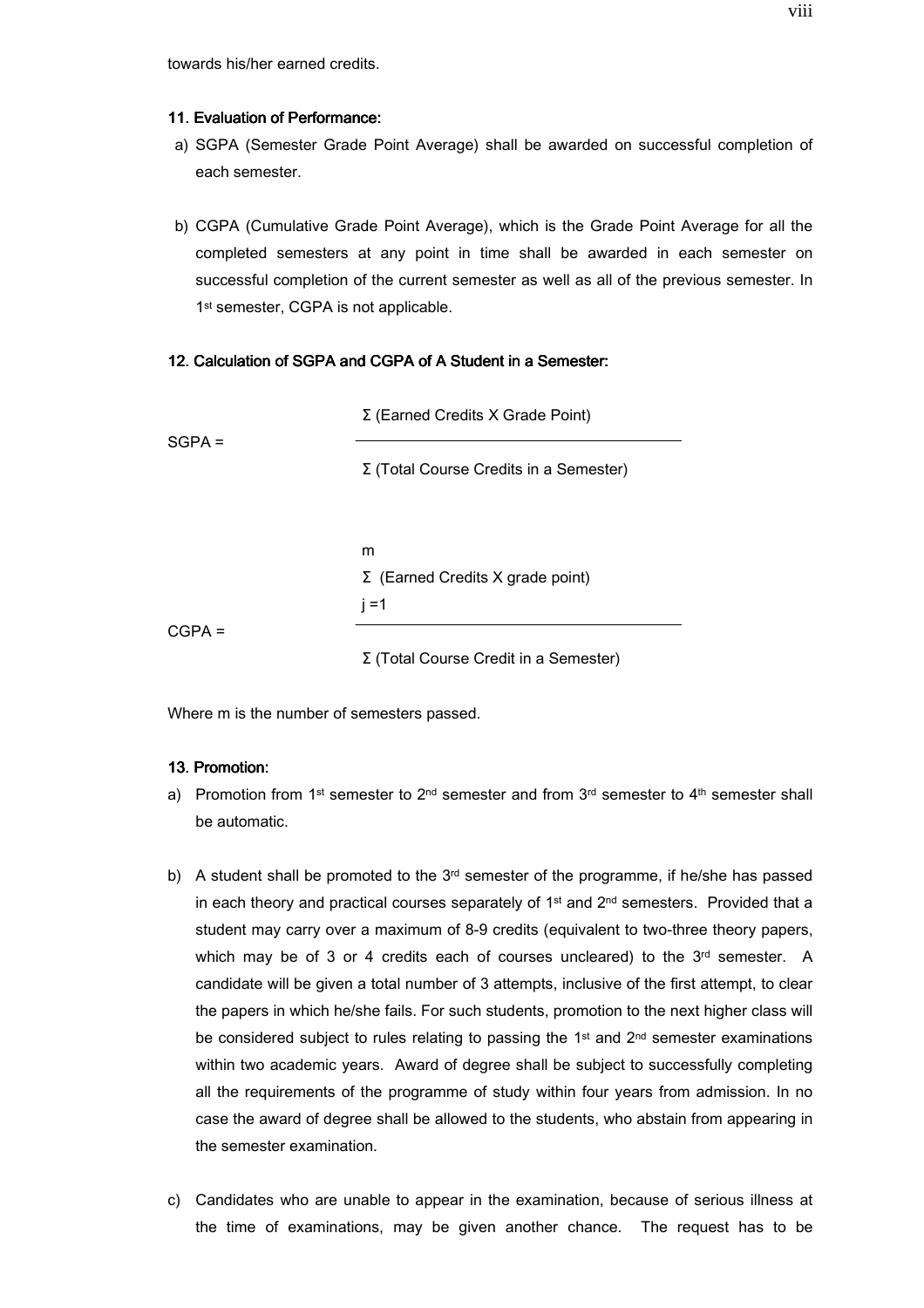processed through the Head of the Department and Dean to the Vice Chancellor. The Vice chancellor may look into the merit of the case and decide accordingly.

# 14. Classification of Successful Candidates:

The result of successful candidates, who fulfill the criteria for the award of M. Sc., shall be classified after the  $4<sup>th</sup>$  semester, on the basis of his/her marks of all the four semesters.

Classification shall be done on the basis of following criteria:

- a) He/she will be awarded "Distinction", if his/her final marks are greater than or equal to 75% in all the semester examinations in the first attempt.
- b) He/she will be awarded "1<sup>st</sup> Division", if his/her final marks are greater than or equal to 60% in all the semester examinations in the first attempt.
- c) He/she will be awarded " $2<sup>nd</sup>$  Division", if his/her final marks are greater than or equal to 50% but less than 60% in all the semester examinations in the first attempt.
- d) He/She will be awarded "Pass", if his/her final marks are greater than or equal to 40% but less than 50% in all the semester examinations in the first attempt.
- e) He/she will be treated as "fail", if his/her final marks are less than 40% in all the semester examinations in the first attempt.

#### 15. Span Period:

- a) 1st and 2nd Semester Exams: Within two years from the first admission to the programme.
- b) All requirement of M. Sc. degree within a total period of four years from the date of their first admission.

#### 16. Make-up Examinations:

Make-up examinations shall be held at the end of  $3<sup>rd</sup>$  and  $4<sup>th</sup>$  semesters. The maximum papers for each make-up examinations should not exceed two papers including Foundation Course.

### 17. Improvement:

A candidate who wishes to improve the previous performance will be allowed to do so as per the following regulation:

a) A student shall be allowed only once to reappear in the semester examination of up to four theory courses along with regular students of that semester to improve upon the previous performance. The examination fee charged from such candidates shall be double the current examination fee.